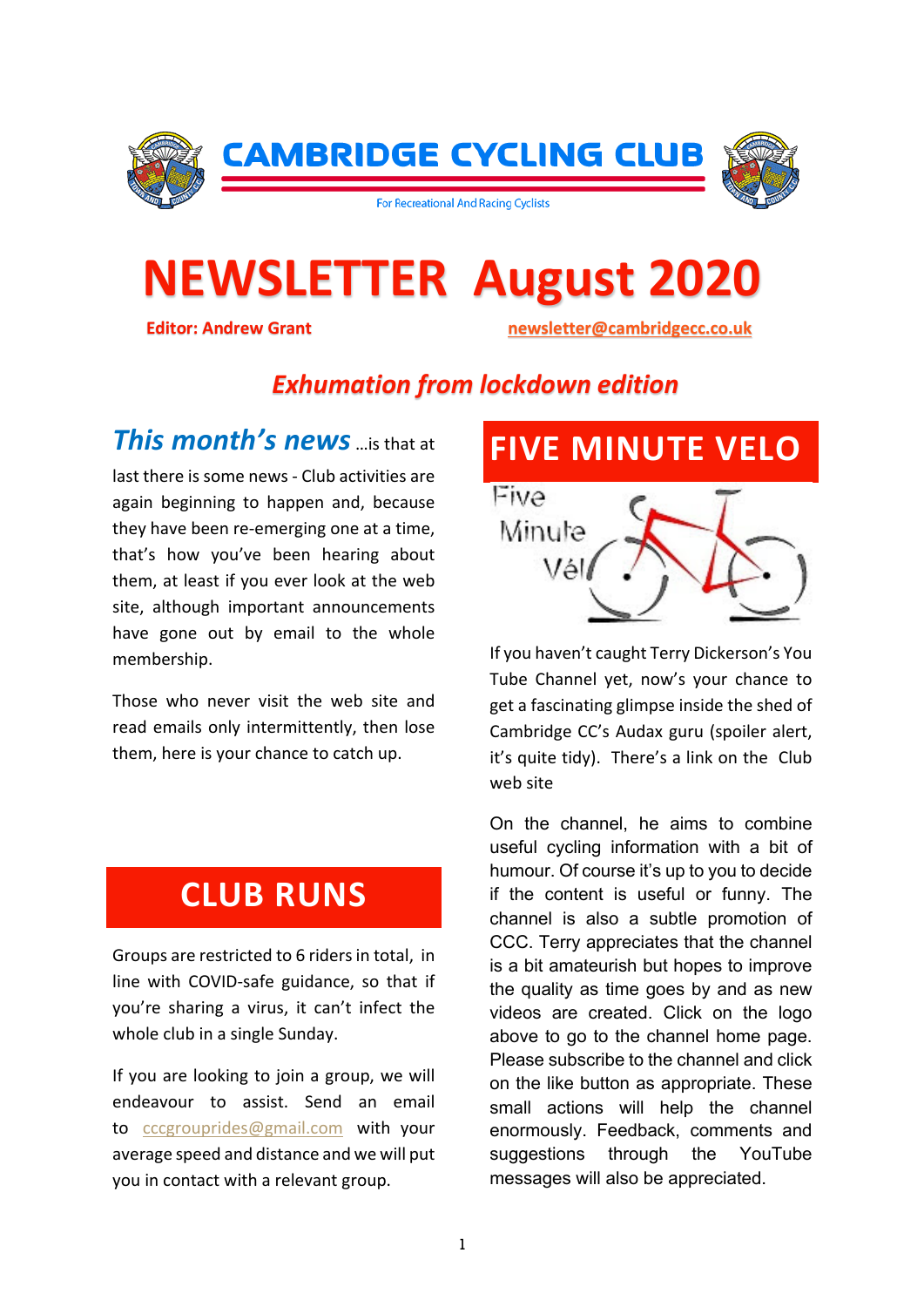## **2020-2021 SUBSCRIPTION**

During lockdown, virtual committee meetings have continued, via *Teams* or *Zoom.* Among the many useful decisions your hardworking committee has taken while the rest of you were celebrating house arrest by going for immensely long solo rides on traffic-free roads, was to recognise that none of us was getting much for our 2020 subscription.

In consequence, the Committee proposes that those who are members on 31 August should have their membership extended to 28 February 2022 (without any further payment).

However, this needs to be agreed at the Annual General Meeting, which is normally held early November. Assuming this motion is carried, Ken Miller will email you to confirm the membership extension and start the process of issuing membership cards for next year.

In the meantime we suggest you do not renew your subscription.

Membership Secretary Ken Miller has emailed all members to this effect, but, in case you missed it, here it is again.

Anyone opposing this recommendation at the AGM is unlikely to win many friends, though, as the AGM is likely to take place online, they should at least be safe from physical retribution.

### **TIME TRIALS**

The Committee also gave its blessing to an ingenious suggestion from Jan Ertner to restart Thursday evening club time trials on the Bottisham course without imperilling our COVID-safety or putting our timekeepers or pushers-off at risk, by the cunning expedient of dispensing with both, keeping the same number for all events and starting in an order that bears no relation to that number, confident that the timekeeper won't get confused because Strava is doing the job for us.

The only aspects of this that can't be done virtually are putting the signs out and taking them down again, and marshalling the turn, for which, plaudits and thanks are chiefly due to Colin Lizieri and Ian Bell, respectively.

It seems to have been a great success, has attracted some new second claim members, eager to get in some racing and has even enticed club Chairman, Gavin Middleton into an uncharacteristic competitive sortie (below). *[photo Davey Jones]*

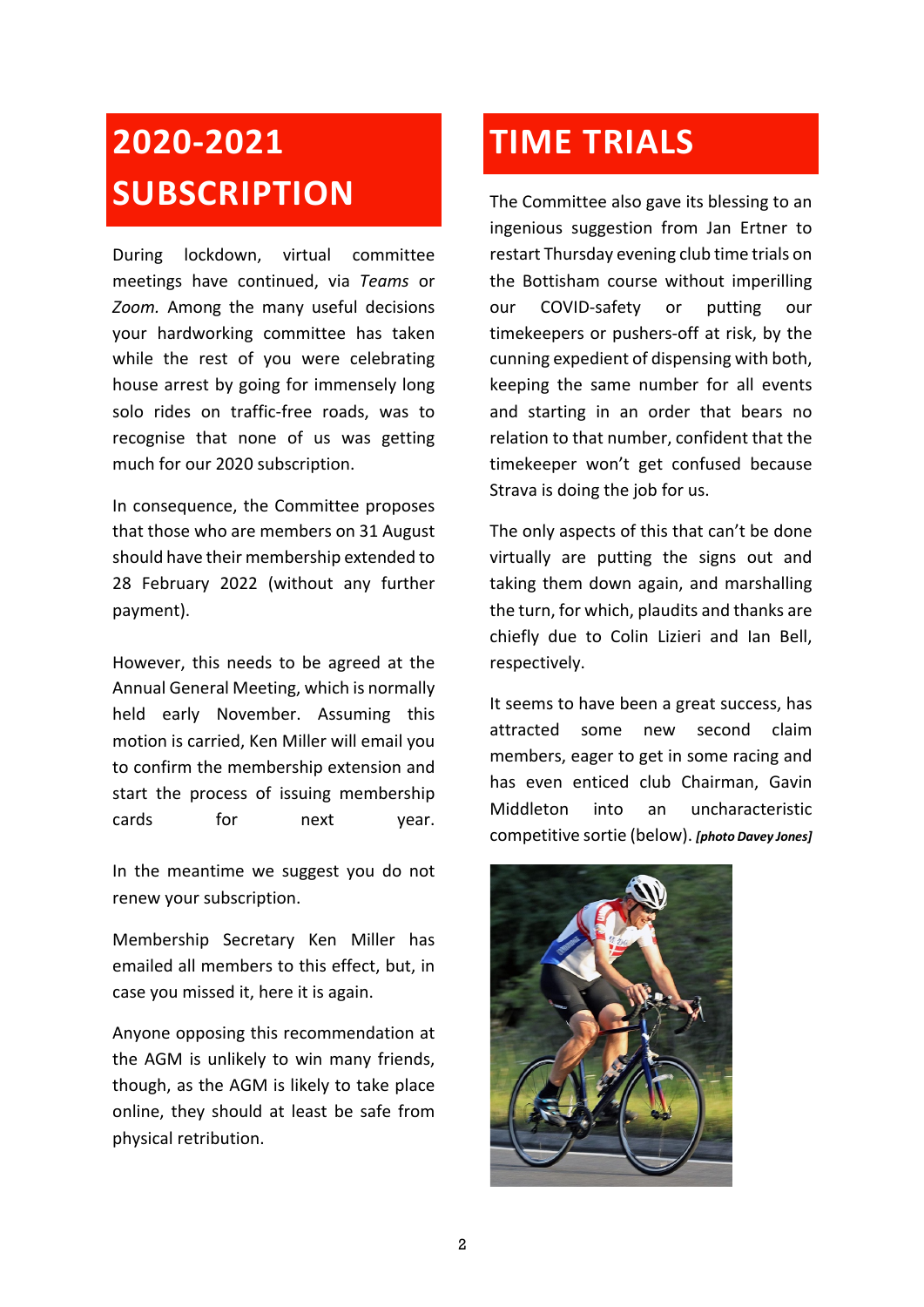## **COMPETITIVE SUCCESSES**

Various members have been bagging Strava KOM's, Biorn Krylander being as voracious as ever and also taking a number of the new "Local Legend" classifications.

Also featuring regularly in the KOM charts has been Bob Watson, though he modestly claims that the segments he's bagged aren't ridden by anyone else, since they're in his garden.

Again, according to Strava, many members seem to have been clocking up insane mileages, no doubt a habit formed during the halcyon early days of lockdown when the roads were emptier than at any time since the 1950's (and yes, I can speak, just, from experience).

It leads one to suspect that many of us are significantly fitter than we would usually be at this time of the year and our time triallists, who by definition, compete in a socially-distanced sort of way and get disqualified if they don't, are the only ones who've so far been able to put that to the test.

So far, they have shown a thoroughly Corinthian talent for winning classifications for which there aren't any prizes.

General Secretary Colin Lizieri was fastest Veteran on standard in the Bedfordshire Roads CC "25" on August 2nd on the F1 at Tempsford, ably supported, in a superb example of packing, by Martin Reynolds in

third place and Chris Dyason in fourth, each winning in their respective age categories and, of course, cleaning up the vets' team award on standard – except there wasn't one, and there weren't any vets' awards either.

In the same spirit, Andy Grant suffered his way round in 30-degree heat on August 9th for first place on standard in the East District 10 championship somewhere north of Downham Market. There were no prizes for that, either, but at least the classification was on the result sheet.

This was a corrective to his previous weekend's un-Corinthian conduct. Whilst his team mates were riding at Tempsford, Andy had inadvertently and to his horror, entered a hilly time trial in the alps of Suffolk, the sort of terrain much beloved of Tom Begg, and originally scheduled to be held in March.

In his haste to put a swift end to the unpleasantness he found himself winner of his age category, for which there *was* a prize and he returned home having trousered a princely £10.

The apotheosis of all this ephemeral success, however, has to be Colin Lizieri's current occupancy of the top spot in the VTTA's new computerised updated-in-realtime season-long competition table.

As one of the only men in the country to have completed an open 10 and an open 25 mile time trial, at the time of writing, Colin sits proudly at the head of the rankings.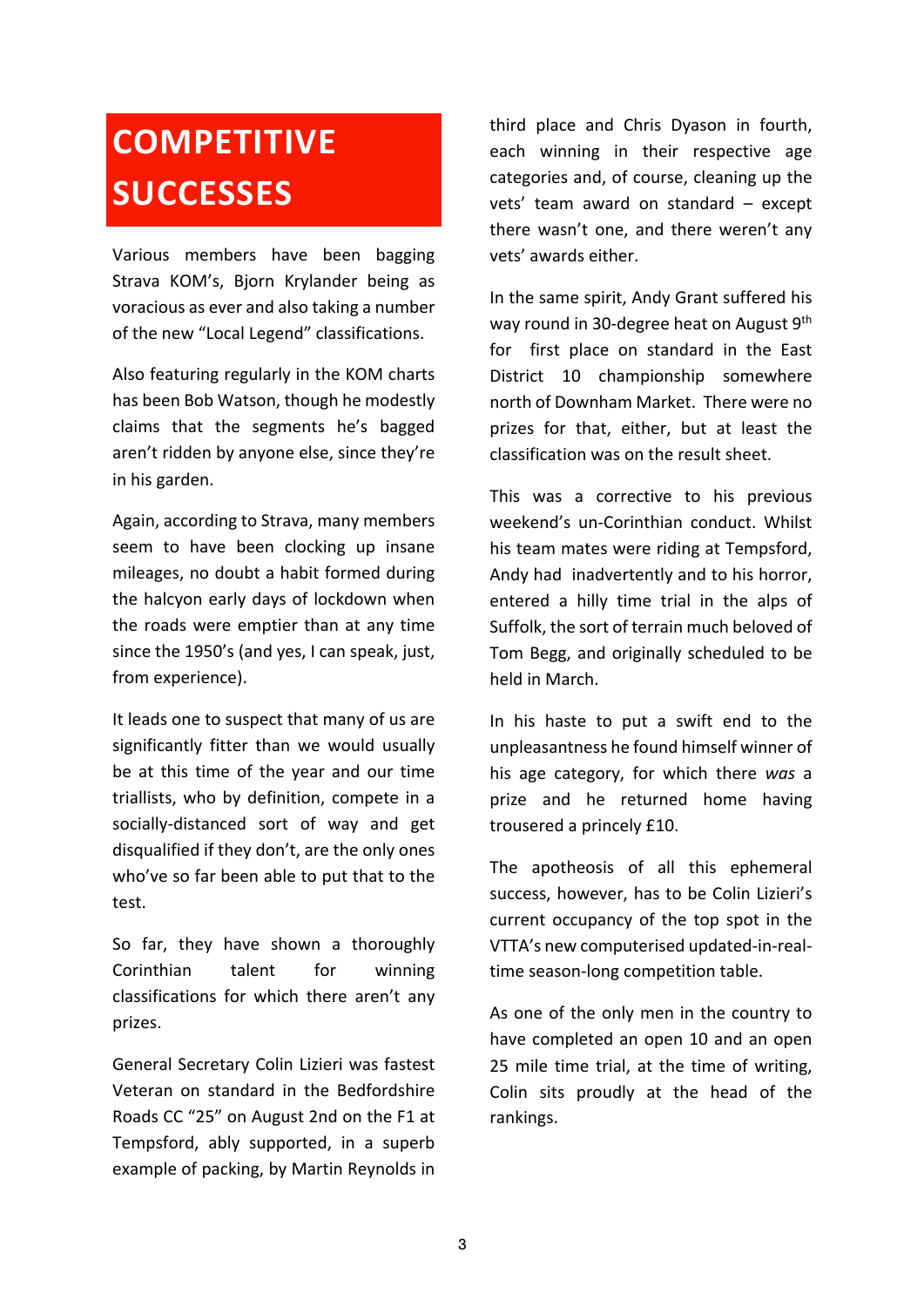It hardly seems necessary to add that, of course, the VTTA has cancelled all of its season-long competitions for this year and is merely Beta-testing the new system.

|            | Position       | Gender<br>Position | Name                             | Club                                | Group                     | Gender | 10<br>miles | 10<br>miles | 25<br>miles |
|------------|----------------|--------------------|----------------------------------|-------------------------------------|---------------------------|--------|-------------|-------------|-------------|
| Ð          |                |                    | Colin Martyn Lizieri             | Cambridge CC                        | East Anglian              | Male   | 00:21:39    |             | 00:56:50    |
| $\boxplus$ | $\overline{c}$ | $\overline{c}$     | Philip Kennell                   | <b>GS Metro</b>                     | North                     | Male   | 00:21:32    |             | 00:53:45    |
| $\boxplus$ | 3              | 3                  | Simon Anthony James<br>Elkington | <b>St Neots CC</b>                  | East Anglian              | Male   | 00:20:44    |             | 00:56:02    |
| $\boxplus$ | $\overline{4}$ | $\overline{4}$     | <b>Patrick Charles Ellerbeck</b> | St Neots CC                         | East Anglian              | Male   | 00:23:51    |             | 01:00:55    |
| $\boxplus$ | 5              | 5                  | Roger Neil Clarke                | Tyneside Vagabonds CC               | North                     | Male   | 00:22:57    |             | 00:57:05    |
| 田          | 6              | 6                  | Robert Gilmour                   | Hounslow & District Whs             | London & Home<br>Counties | Male   | 00:24:44    | 00:24:52    |             |
| $\boxplus$ | $\overline{7}$ | $\overline{7}$     | ian charles short                | Team Salesengine.co.uk              | East Anglian              | Male   | 00:21:59    |             | 00:59:19    |
| $\Box$     | 8              | 8                  | John Manlow                      | Ely & District CC/B&T Motor Repairs | East Anglian              | Male   | 00:23:37    |             | 00:57:09    |
| $\boxplus$ | 9              | $\overline{9}$     | Ross John Vart                   | #I have no club                     | Surrey/Sussex             | Male   | 00:22:30    | 00:22:41    |             |
| $\boxplus$ | 10             | 10                 | <b>Richard Hutt</b>              | Harp RC                             | London & Home<br>Counties | Male   | 00:24:12    |             | 01:02:22    |
|            |                |                    |                                  |                                     |                           |        |             |             |             |

## **CLUB OPEN "25" HELP NEEDED**

The Club's last surviving open event, our 25 mile time trial, takes place on Sunday 13<sup>th</sup> September on the course based on the A428 starting near to Madingley and organiser Chris Dyason will be looking for volunteers.

We won't need as many as normal, since pushers-off aren't allowed, nor are result boards, and nor, alas, are teas and cakes and the socially un-distanced banter that adheres thereto, so please, when the call comes, do respond.

## **CONSULTATION ON THE HIGHWAY CODE**

The Government is currently consulting on changes to the Highway Code that have important implications for cyclists and other vulnerable road users. All members are strongly encouraged to respond either directly:

https://www.gov.uk/government/consultations/review-of-the-highway-code-to-improveroad-safety-for-cyclists-pedestrians-and-horse-riders/summary-of-the-consultationproposals-on-a-review-of-the-highway-code#rules-for-cyclists or via the campaign by Cycling UK. https://www.cyclinguk.org/safer-highway-code-cyclists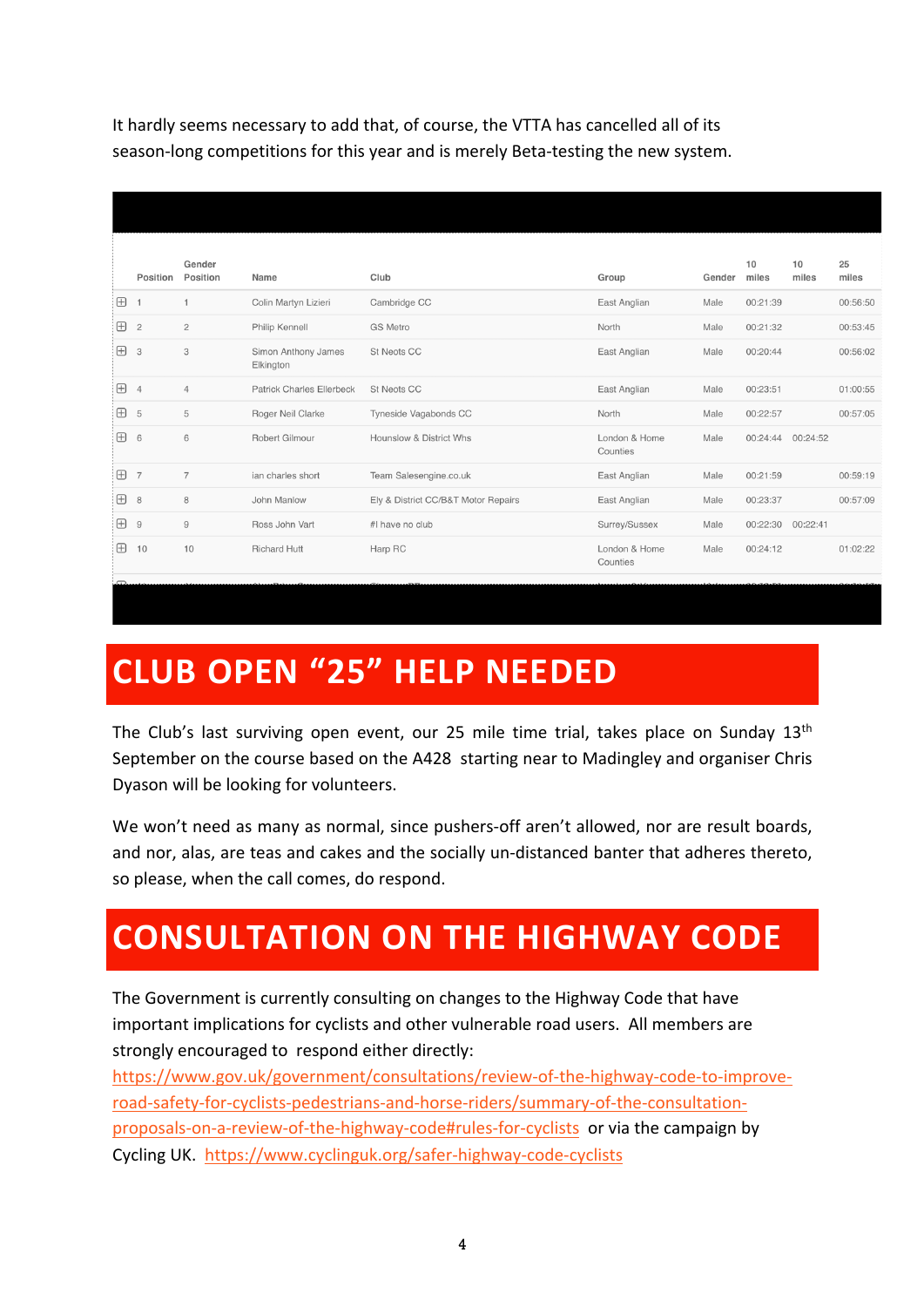### **AND FINALLY**

In case you haven't picked this up on the web site …

#### **Looking after ourselves in these uncertain times**

*Eduardo has kindly written a blog about COVID and the related effects. He's a former semi-pro cyclist, a qualified cycling coach and has years of experience with counselling...*

I believe that to be a cyclist in the UK you have to be cut from a different type of cloth - a pretty special one I would say.

We are used to hearing about epic stages in the Tour, Giro or Vuelta. Usually climbing big mountains with rain or sometimes snow. Whilst we don't have mountains around here, we do have a pretty decent amount of rain, wind and cold weather. It is not unusual to have at least one or two of those epic rides in an average week. If we are unlucky enough to cross paths with an angry driver it can make the ride go straight into the annals of history. Sometimes cycling can feel more like a penitence than an enjoyable sport.

This year cyclists have not only had to fight against the elements, but also COVID19. Government restrictions and lockdown have meant everything is cancelled: social rides, races, sportives and holidays. Most riders' objectives for this season have been thoroughly wrecked.

To train, eat properly and rest well– especially through the winter months requires huge sacrifice and discipline. After putting in all this effort to perform well to then have to put all our objectives on hold "until further notice" is very frustrating. Us cyclists work well with goals, they keep us focused and motivated. But what happens when the goals are not there and uncertainty takes over our lives?

Having our objectives cancelled and not being able to plan ahead can make us feel anxious. If you are a racer or you like to push hard in sportive rides you may be craving the rush of adrenaline that competition/challenge brings to you. Without this target then training hard can feel pointless, you may struggle to keep motivation and focus. If you ease your training you may feel guilty about that and guilt is an anxiety builder.

Others cyclists face the loss of control and not being able to follow their training schedules by overcompensating with hours and hours on the rollers/turbo to make up from having to reduce the hours on the road. These cyclists may never feel that they have done enough and will spend any free minute doing something to make sure they are not falling behind. I am feeling stressed just thinking and writing about that, I don't even want to imagine how that must feel...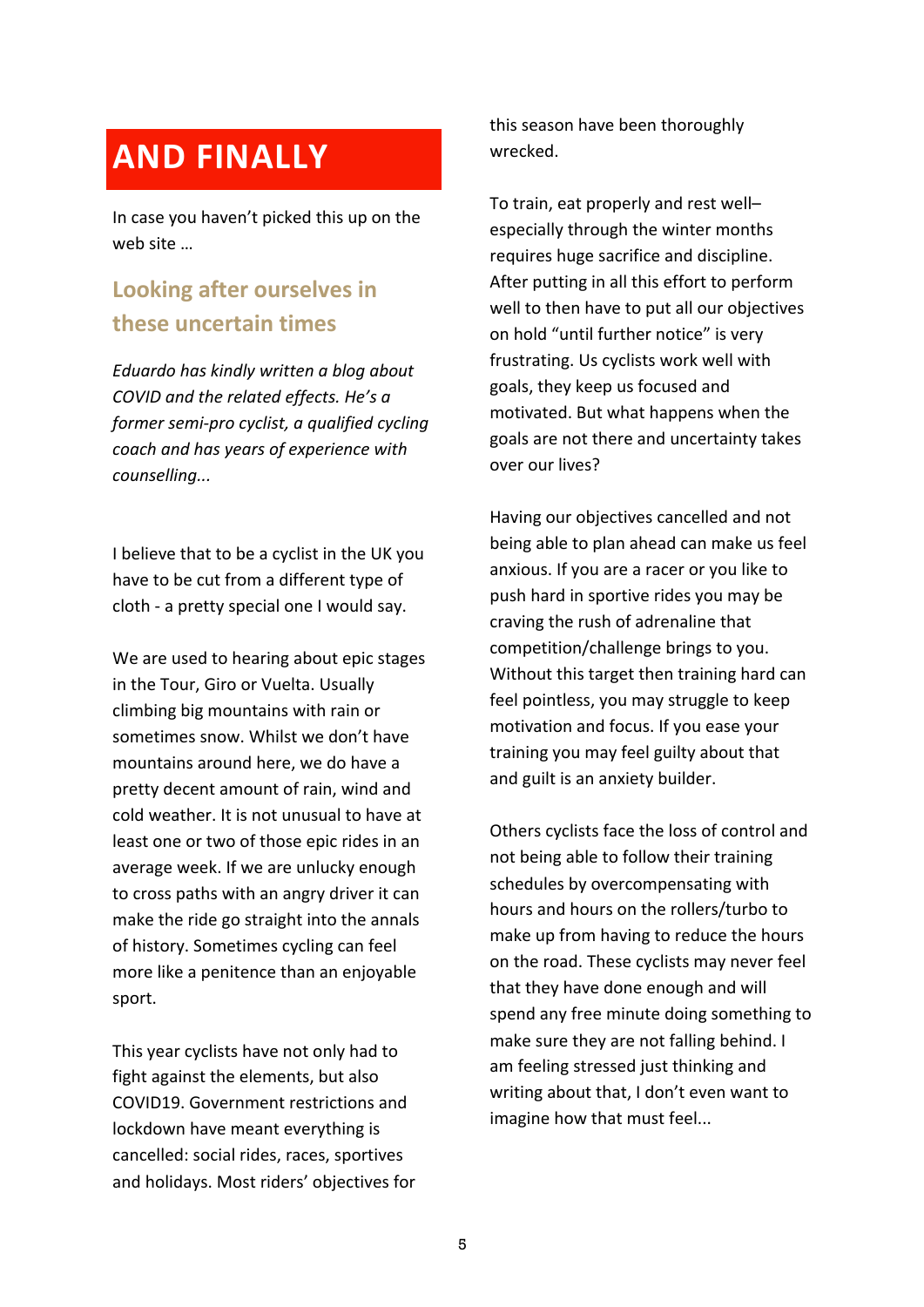When we feel anxious it is not the best moment to make important decisions. If we feel anxious for a prolonged period of time usually our threat system is activated and depending on our level of anxiety we can go in to a defensive/survival mode such as flight, fight or freeze. Our decision-making capacity is more likely to be polarized with black or white options prevailing over more balanced ones.

These are a few examples of how we can feel anxious when we are going through uncertain times, and the impact that anxiety can have on us. Obviously, there are much more circumstances when we can start feeling anxious.

As you might suspect, we are all different, we all have different personalities and also different circumstances in our lives. I have listed below a few things that have helped me to overcome anxiety in the past. You may have or find some others that work better for you:

- It is normal to be anxious. In these uncertain times it is totally natural to wonder what the future will bring and where you will fit into this new reality.
- Go back to your baseline. Remember why you started cycling and all the positive things that cycling is giving you.
- Enjoy cycling. Not every ride is a competition. Be competitive when you need to, but don't forget that it's supposed to be fun
- Try to identify what is making you feel anxious. Isolating the issue will help you to tackle it more effectively.
- Make a long-term plan. Thinking ahead and having clear goals will help you with motivation and drive. It may help to visualize where you want to be in one or two years and put a realistic plan in place to achieve it.
- Make your goals realistic. Overly ambitious or goals that are not challenging can make us feel that we are not good enough or that we are stuck in a rut and not improving. Goals need to be regularly reviewed and tuned to reflect your day to day commitments.
- Try not to make important decisions when you are feeling anxious. First, step back and look the situation objectively then identify the source of anxiety, make the appropriate changes and keep a mental note to try to avoid similar episodes in the future.
- Seek help. If you find that you have tried different coping strategies, but they are not working, you should consider visiting a trained counsellor. They can provide you with additional insight and teach you different strategies. This is not an admission of failure, but instead a constructive step towards resolving a normal problem.

The key takeaway here is that handling anxiety in a positive way is critical to keeping us motivated and making this